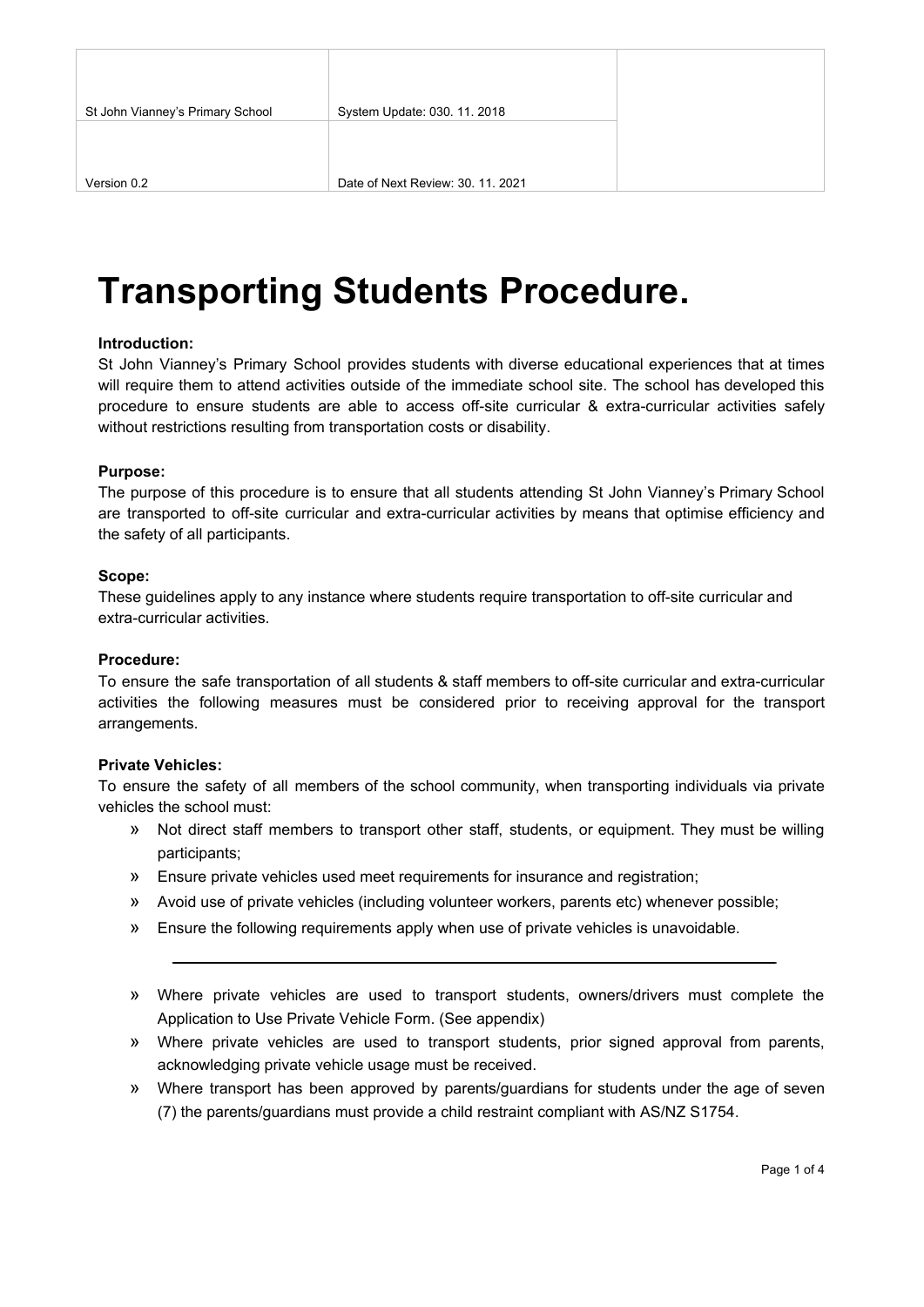| St John Vianney's Primary School | System Update: 030. 11. 2018      |  |
|----------------------------------|-----------------------------------|--|
|                                  |                                   |  |
|                                  |                                   |  |
| Version 0.2                      | Date of Next Review: 30, 11, 2021 |  |

- » Staff members & volunteer drivers (parents/guardians) must have a current drivers licence & provide a copy upon request to the school.
- » All cars used by staff members or volunteer drivers must have current vehicle registration, and comprehensive insurance (minimum \$20 million liability). At least one of the students being transported must be the child of the driver (unless a staff member).
- » All children under the age of twelve (12) should travel in the back seat.
- » The number of passengers MUST NOT exceed the number of seatbelts fitted in the vehicle. Or for larger vehicles, the number of passengers MUST NOT exceed the number of passengers the vehicle has been licenced to carry.
- » The driver is responsible for ensuring all passengers are properly restrained in a seatbelt or approved child restraint compliant with AS/NZ S1754 at all times.
- » A volunteer driver (that is not a staff member) who is not transporting their own child as one of the passengers must have a Working with Children Check and provide a copy of this to a member of the Leadership Team prior to being authorised to transport students.
- » Private vehicles used to transport students to offsite curricular or extra-curricular activities must have phone access to the school.
- » Private vehicles accompanying bus transport should endeavour to travel in close proximity to ensure optimum communication.
- » A private vehicle may be used in a minor emergency, to transport children to school.
- » On long journeys the driver is required to stop for a rest every two hours.

## **Related Documents:**

Application To Use Private Vehicles For Official School Duties Form Working With Children's Check Procedure Excursions & Routine Outings Procedure

## **References:**

Victorian Department of Education & Training – Transporting Students <http://www.education.vic.gov.au/school/principals/spag/safety/Pages/transporting.aspx>

Victorian Department of Education & Training – Private Car Use <http://www.education.vic.gov.au/school/principals/spag/safety/Pages/privatecar.aspx>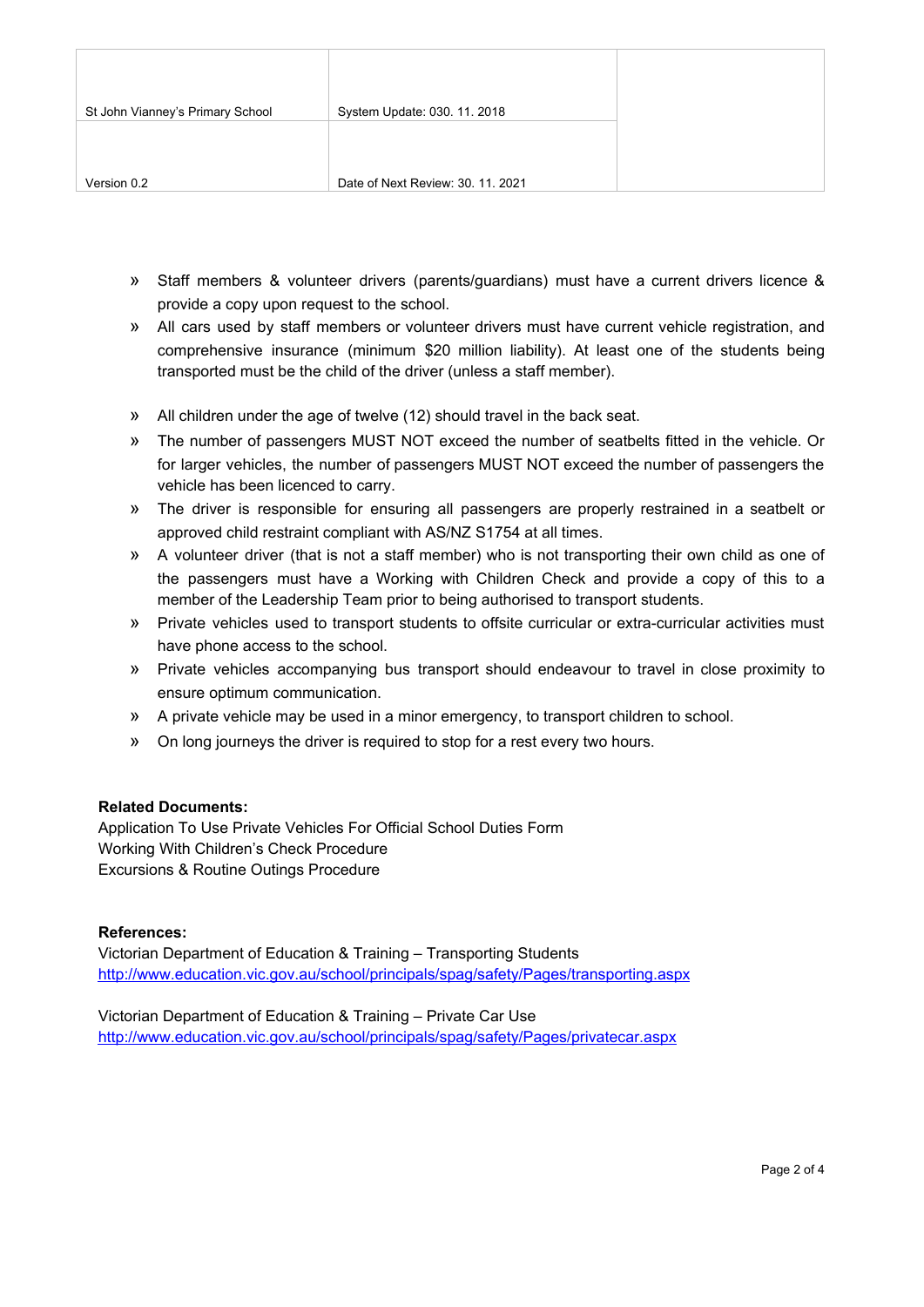# **Application To Use Private Vehicles for Official School Duties**

This form is to be used to request approval to use a private vehicle for official school duties. Information collected on this form is required as part of the approval process: however all personal information provided will be kept secure against unauthorised use or disclosure. It is the applicant's responsibility to ensure all details are current and up to date by submitting another form if required.

**Privacy**: The information collected on this form is for the purpose set out above and is required to process your request. Your information will not be disclosed without your consent or unless authorised or required by law. You are able to request access to the personal information about you and request that it be corrected by contacting your Principal or their delegate.

| <b>Employee / Volunteer Details:</b>                 |                                                                                                     |                                                                                                                                                                                                                                     |                 |                                    |                                                                |               |
|------------------------------------------------------|-----------------------------------------------------------------------------------------------------|-------------------------------------------------------------------------------------------------------------------------------------------------------------------------------------------------------------------------------------|-----------------|------------------------------------|----------------------------------------------------------------|---------------|
| <b>Family Name</b>                                   |                                                                                                     |                                                                                                                                                                                                                                     |                 | Given Name(s)                      |                                                                |               |
| <b>School Name or</b><br><b>Work Location</b>        |                                                                                                     |                                                                                                                                                                                                                                     | <b>Employee</b> | ID Number /<br><b>WWCC Number</b>  |                                                                |               |
| <b>Details of Vehicle:</b>                           |                                                                                                     |                                                                                                                                                                                                                                     |                 |                                    |                                                                |               |
| <b>Make</b>                                          |                                                                                                     |                                                                                                                                                                                                                                     | <b>Model</b>    |                                    |                                                                |               |
| <b>Registration No.</b>                              |                                                                                                     |                                                                                                                                                                                                                                     |                 | Registration<br><b>Expiry Date</b> | $\frac{1}{\sqrt{2}}$                                           |               |
| <b>Details of Vehicle Owner:</b>                     |                                                                                                     |                                                                                                                                                                                                                                     |                 |                                    |                                                                |               |
| Name of the registered<br>owner of the vehicle:      |                                                                                                     |                                                                                                                                                                                                                                     |                 | insured?                           | Is the vehicle comprehensively                                 |               |
| What is your relationship<br>to the vehicle's owner? |                                                                                                     |                                                                                                                                                                                                                                     |                 | driving the vehicle?               | Are you as a driver covered by<br>comprehensive insurance when |               |
| <b>Vehicle Insurance Details:</b>                    |                                                                                                     |                                                                                                                                                                                                                                     |                 |                                    |                                                                |               |
| Name of Insurer                                      |                                                                                                     |                                                                                                                                                                                                                                     |                 |                                    |                                                                |               |
| <b>Policy Number</b>                                 |                                                                                                     |                                                                                                                                                                                                                                     |                 | <b>Expiry Date of Policy:</b>      |                                                                | $\frac{1}{2}$ |
|                                                      |                                                                                                     | Declaration by Employee / Volunteer:                                                                                                                                                                                                |                 |                                    |                                                                |               |
|                                                      |                                                                                                     | declare that as the owner of the vehicle I will maintain a current licence, the registration of the vehicle and a comprehensive<br>insurance policy that includes liability at law by way of damages of not less than \$20 Million. |                 |                                    |                                                                |               |
|                                                      |                                                                                                     | (electronic submission of this form constitutes acceptance of the above declaration)                                                                                                                                                |                 |                                    | Date: ___/___/___                                              |               |
| Approval:                                            |                                                                                                     |                                                                                                                                                                                                                                     |                 |                                    |                                                                |               |
|                                                      |                                                                                                     | Principal or their Delegate Name: (Please print):                                                                                                                                                                                   |                 |                                    |                                                                |               |
|                                                      | Use of Private Vehicle approved<br>Date: $\frac{1}{1}$<br>(Principal or their Delegate's Signature) |                                                                                                                                                                                                                                     |                 |                                    |                                                                |               |

**The completed form will be kept secured in the School's Administration Office.**